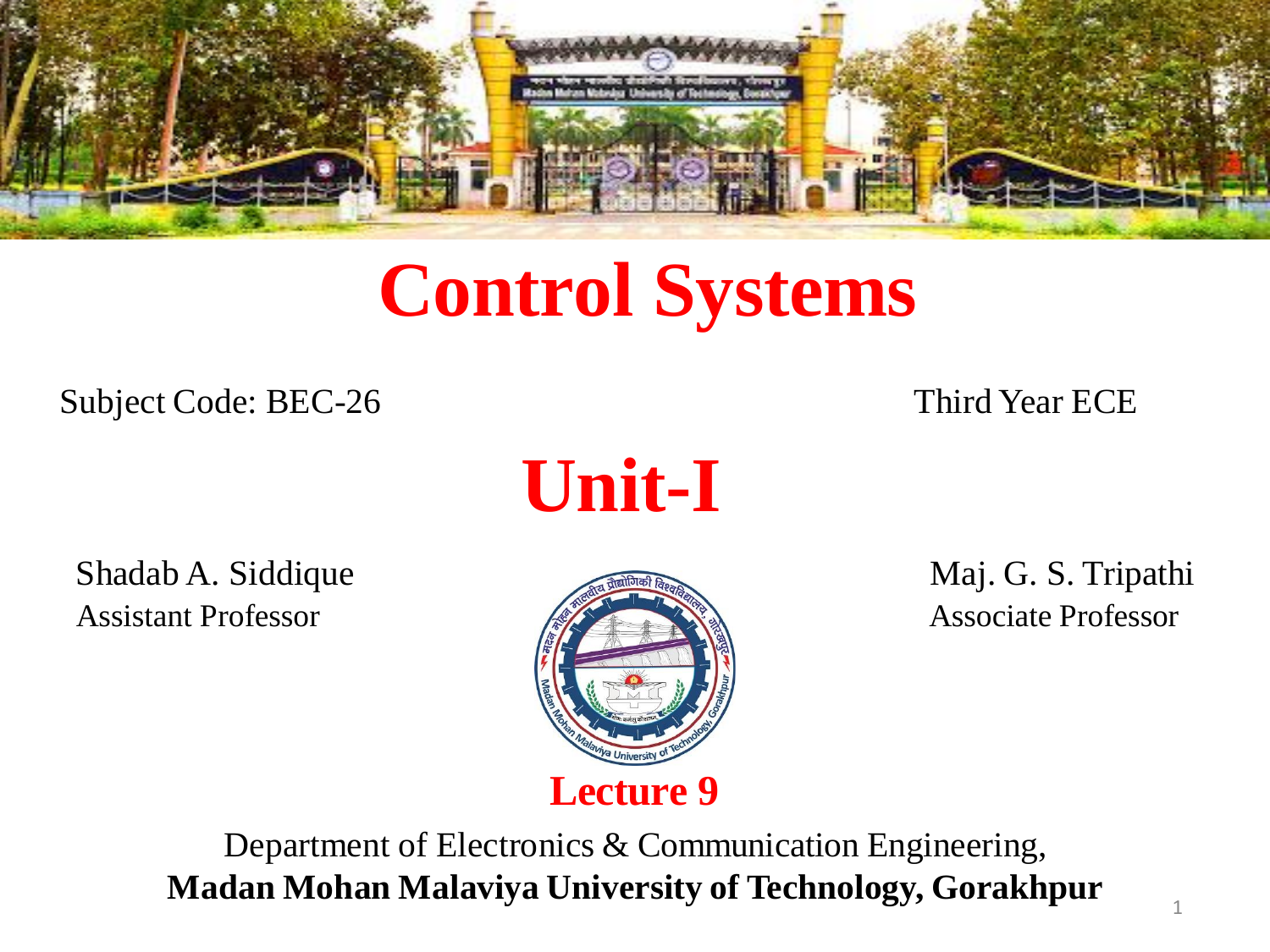## **Force Analysis**



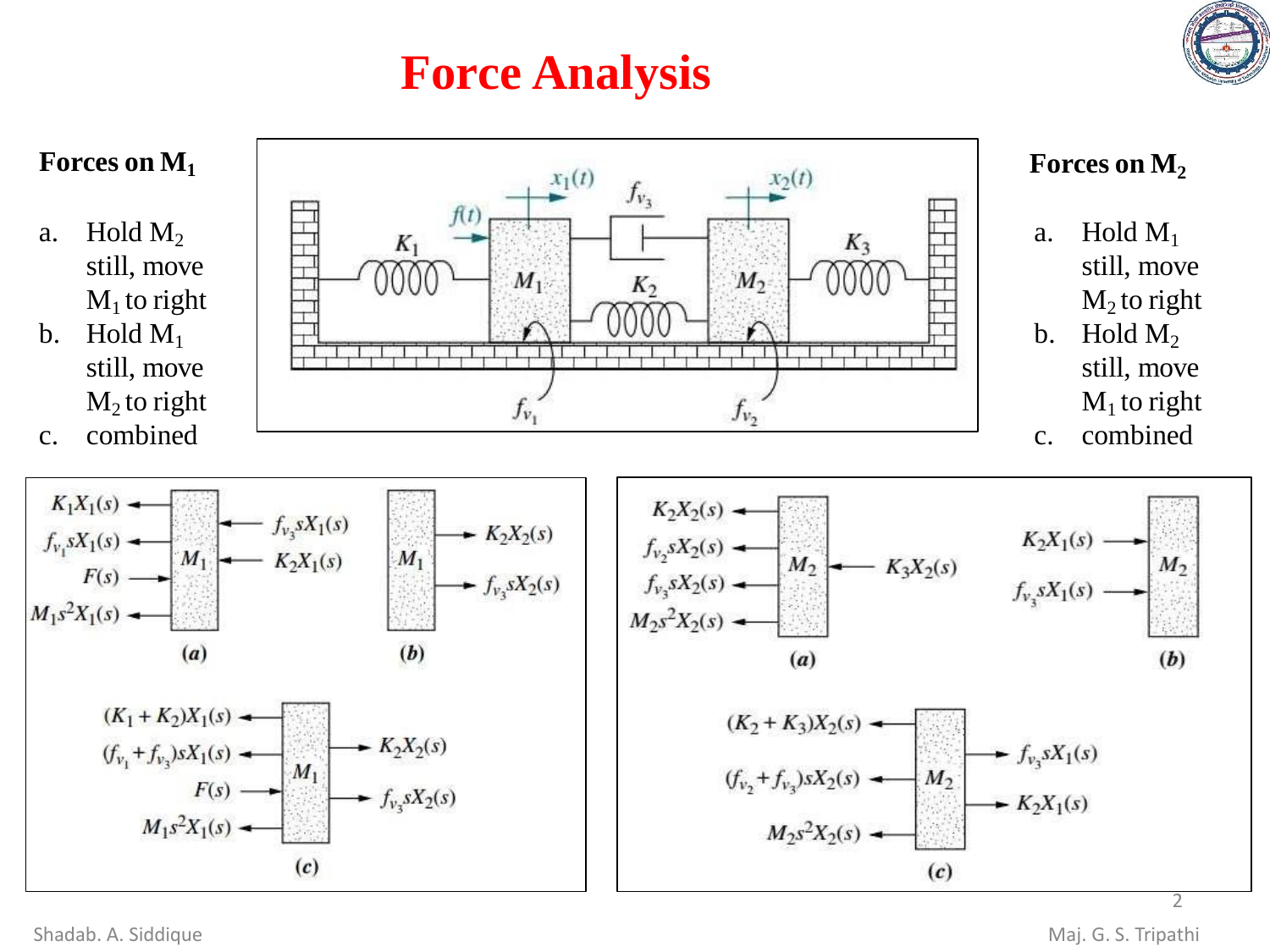

# **Use Analogy**



$$
\begin{aligned}\n\boxed{\text{Loop 1}} \quad & \left[ (M_1 s^2 + (f_{v_1} + f_{v_3})s + (K_1 + K_2) \right] X_1(s) - (K_2 + f_{v_3}s) X_2(s) = F(s) \\
\boxed{\text{Loop 2}} \quad & - (K_2 + f_{v_3}s) X_1(s) + \left[ (M_2 s^2 + (f_{v_2} + f_{v_3})s + (K_1 + K_2) \right] X_2(s) = 0\n\end{aligned}
$$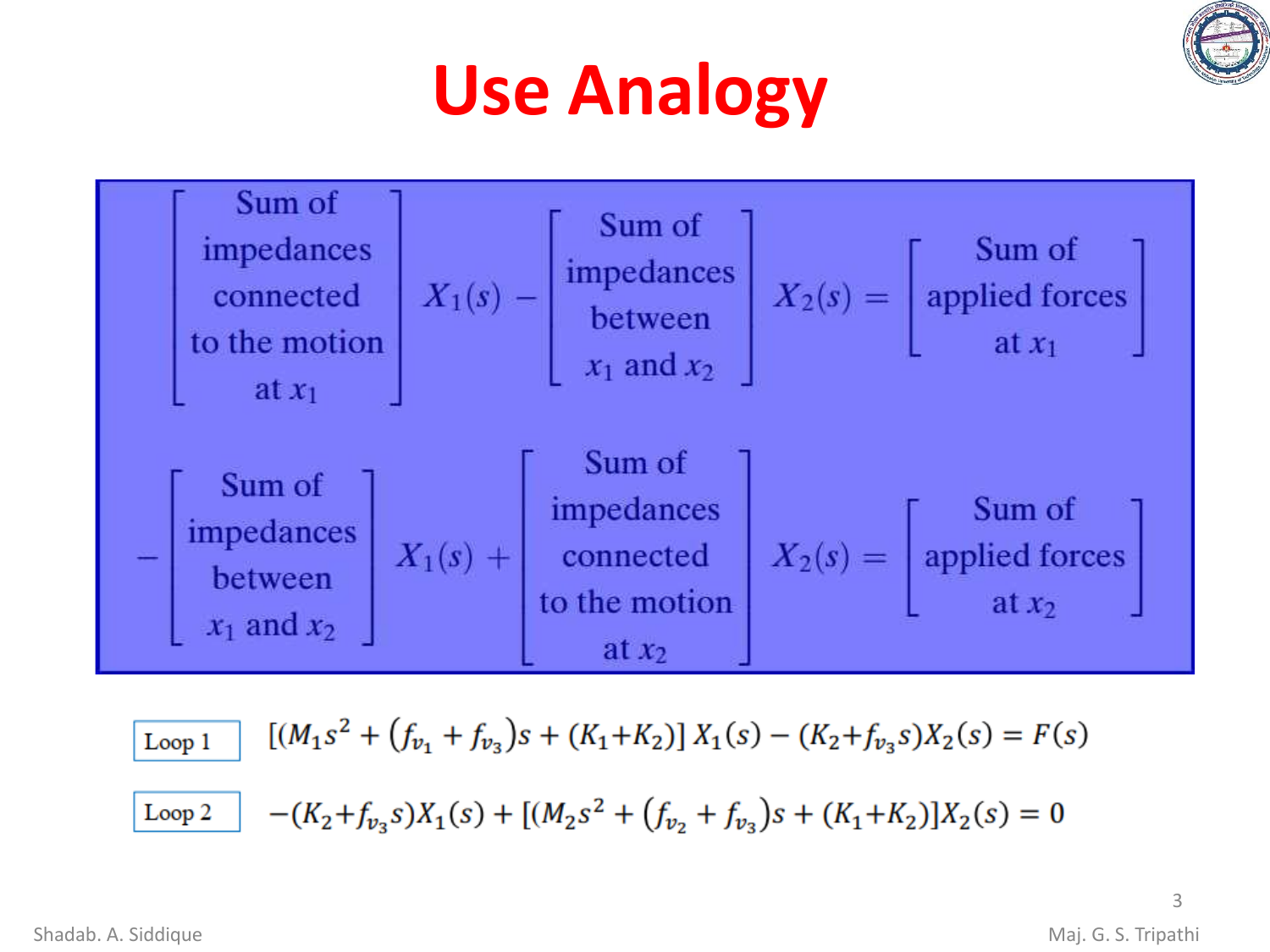

### **Homework**

#### Find the transfer function,  $G(s) = X_2(s)/F(s)$

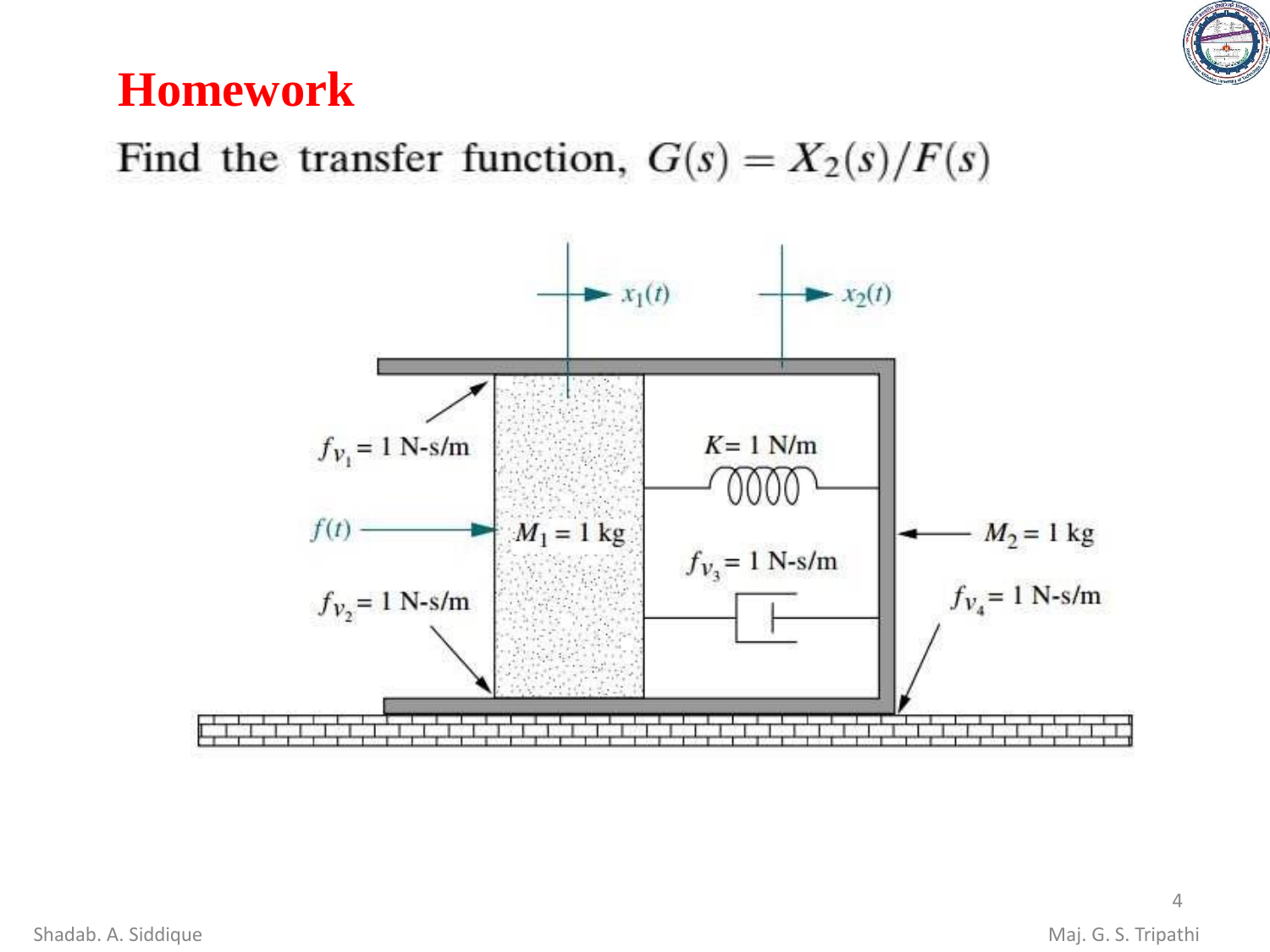

## **Mechanical Systems(Rotational)**

• Torque replaces force; angular displacement replaces translational displacement.

| <b>Component</b>                          | <b>Torque-angular</b><br>velocity      | Torque-angular<br>displacement        | <b>Impedence</b><br>$Z_M(s) = T(s)/\theta(s)$ |
|-------------------------------------------|----------------------------------------|---------------------------------------|-----------------------------------------------|
| $T(t)$ $\theta(t)$<br>Spring              | $T(t) = K \int_0^t \omega(\tau) d\tau$ | $T(t) = K\theta(t)$                   | K                                             |
| Viscous $T(t)$ $\theta(t)$<br>damper<br>D | $T(t) = D\omega(t)$                    | $T(t) = D \frac{d\theta(t)}{dt}$      | Ds                                            |
| $T(t)$ $\theta(t)$<br>Inertia             | $T(t) = J \frac{d\omega(t)}{t}$        | $T(t) = J \frac{d^2 \theta(t)}{dt^2}$ | $Js^2$                                        |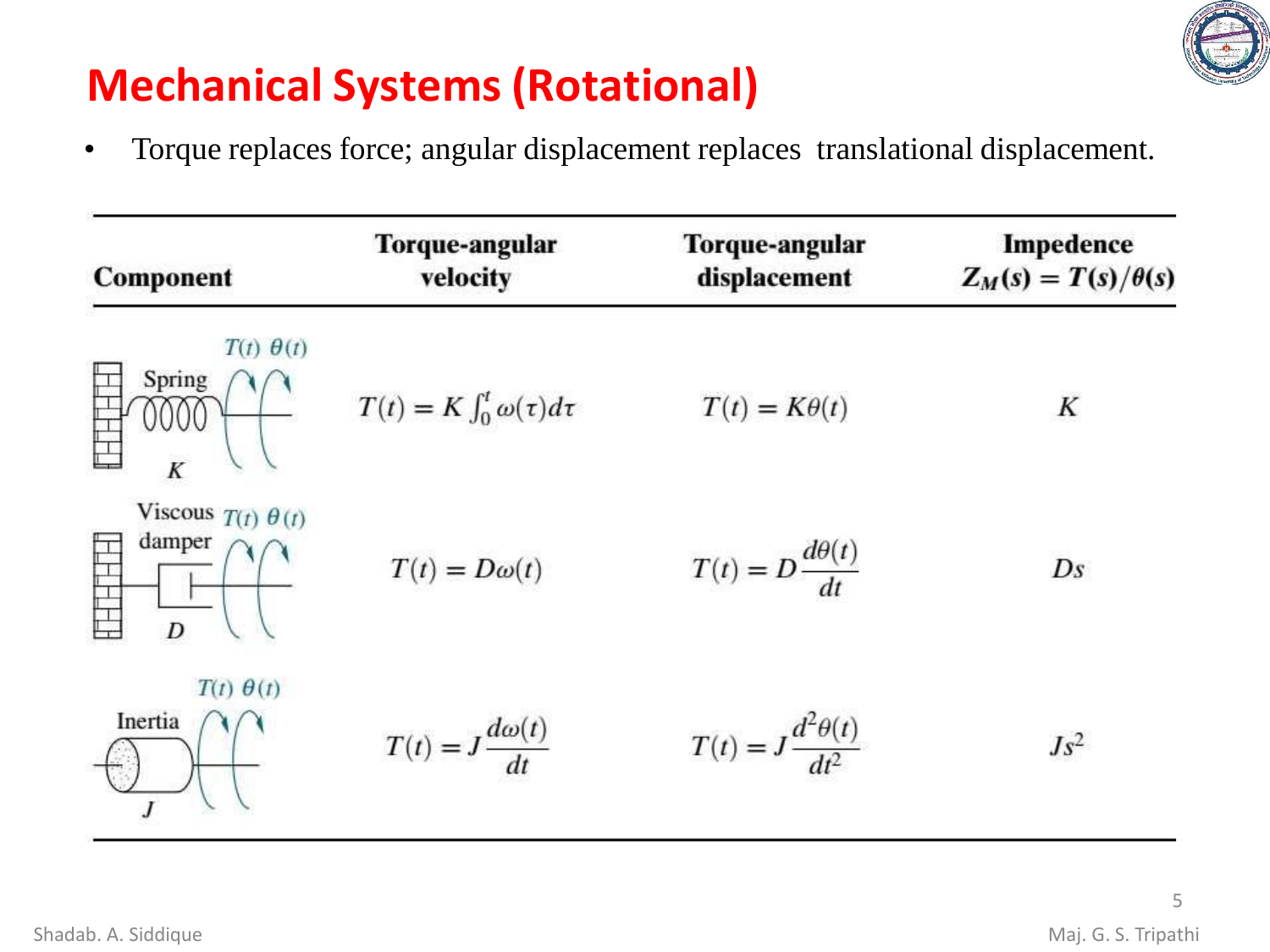#### **Example#1:**

Find the transfer function,  $\theta_2(s)/T(s)$ , for the rotational system shown **PROBLEM:** 



Physical system

The rod is supported by bearings at either end and is undergoing torsion.

A torque is applied at the left, and the displacement is measured at the right.

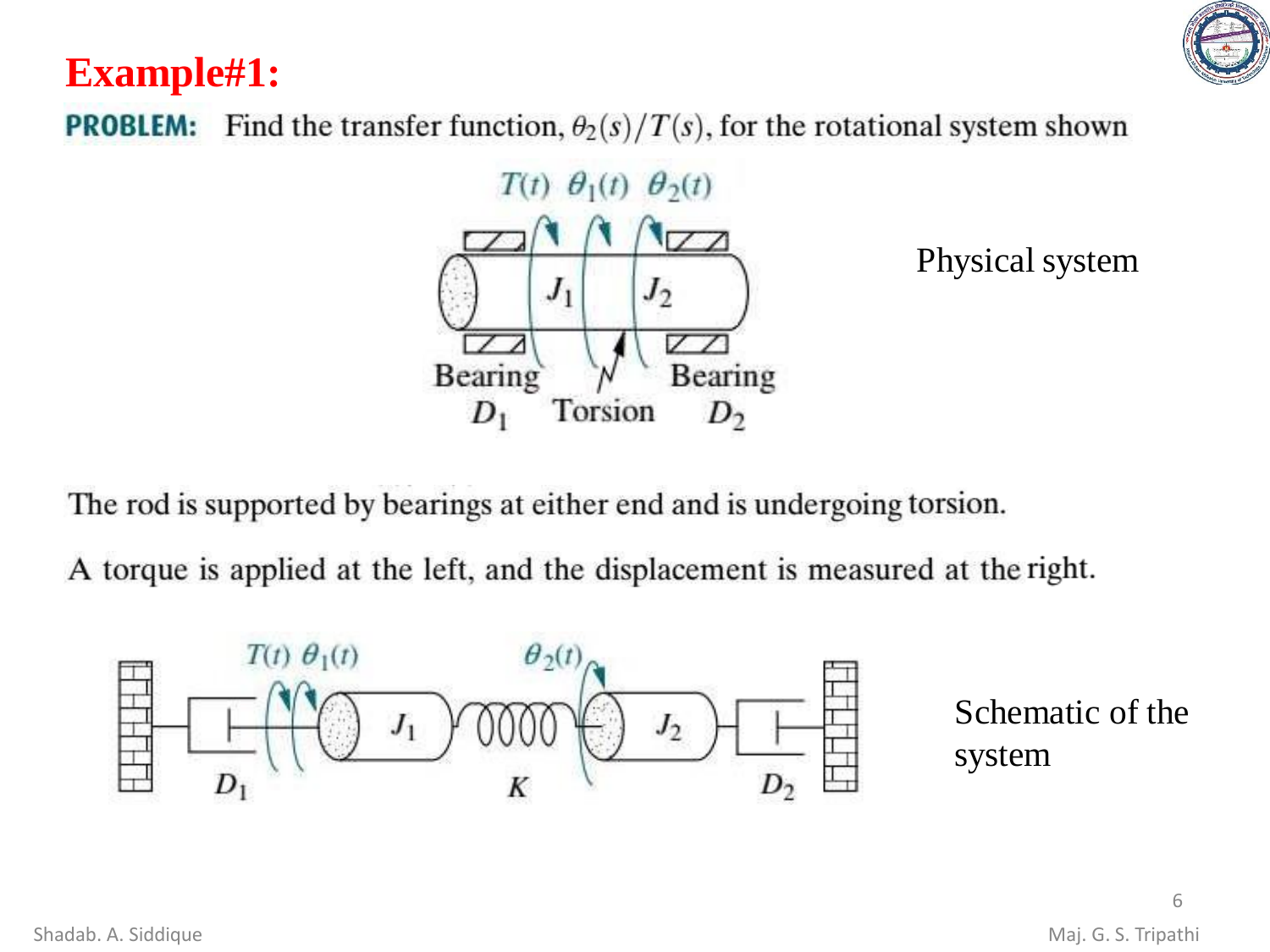

#### **Loop 1**

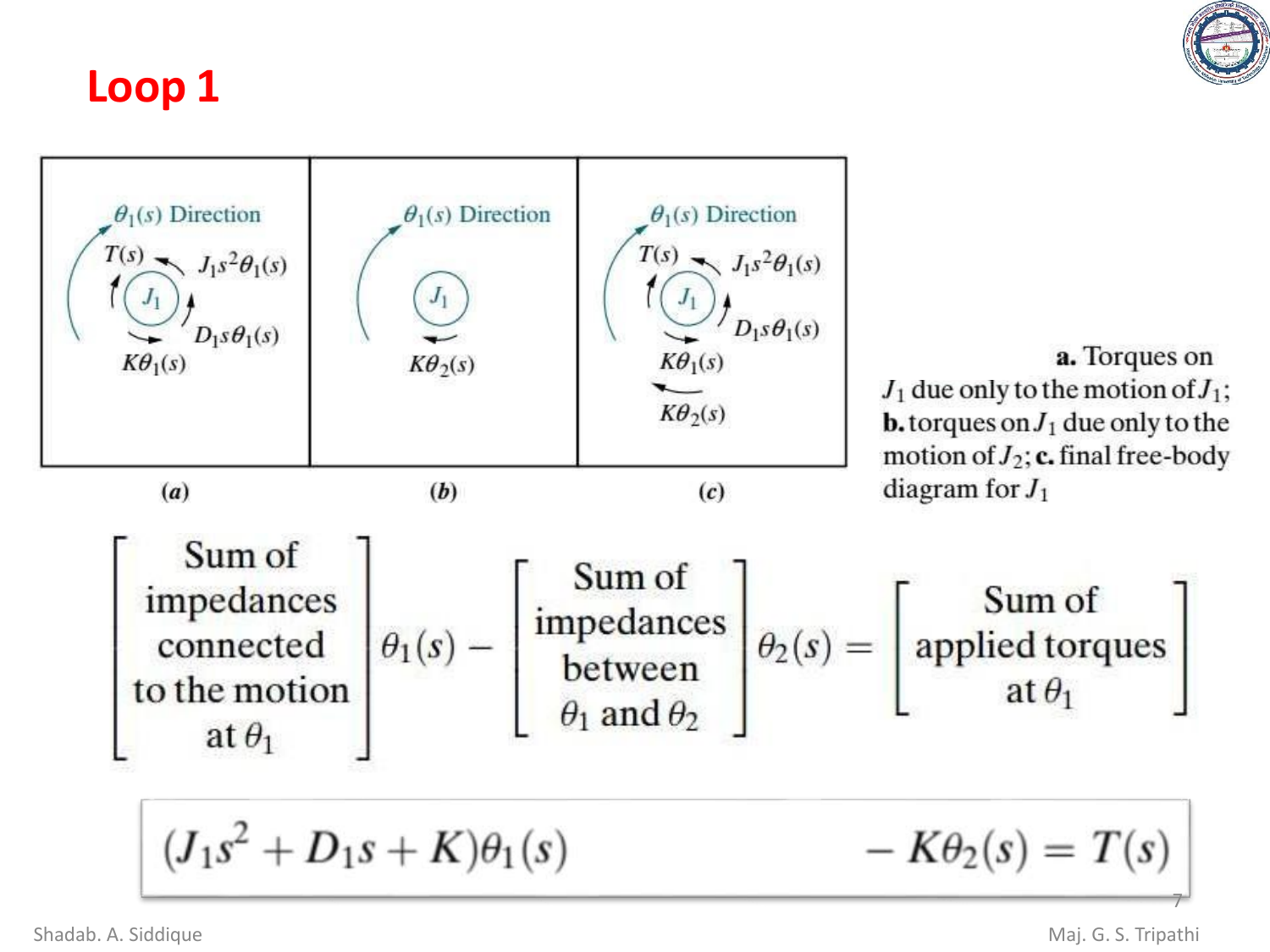

#### **Loop 2**

 $\theta_2(s)$  Direction  $\theta_2(s)$  Direction  $\theta_2(s)$  Direction  $K\theta_1(s)$  $K\theta_1(s)$  $J_2s^2\theta_2(s)$  $J_2s^2\theta_2(s)$  $J_2$ a. Torques on  $\big/ D_2 s \theta_2(s)$  $n_{2s}\theta_2(s)$  $J_2$  due only to the motion of  $K\theta_2(s)$  $J_2$ ; **b.** torques on  $J_2$  due only  $K\theta_2(s)$ to the motion of  $J_1$ ; c. final free-body diagram for  $J_2$  $(a)$  $(b)$  $(c)$ Sum of  $\begin{bmatrix} \text{Sum of} \\ \text{impedances} \\ \text{between} \\ \theta_1 \text{ and } \theta_2 \end{bmatrix} \theta_1(s) + \begin{bmatrix} \text{Sum of} \\ \text{impedances} \\ \text{connected} \\ \text{to the motion} \end{bmatrix} \theta_2(s) = \begin{bmatrix} \text{Sum of} \\ \text{applied torques} \\ \text{at } \theta_2 \end{bmatrix}$ at  $\theta_2$  $-K\theta_1(s) + (J_2s^2 + D_2s + K)\theta_2(s) = 0$ 8 Shadab. A. Siddique **Maj. G. S. Tripathi** Maj. G. S. Tripathi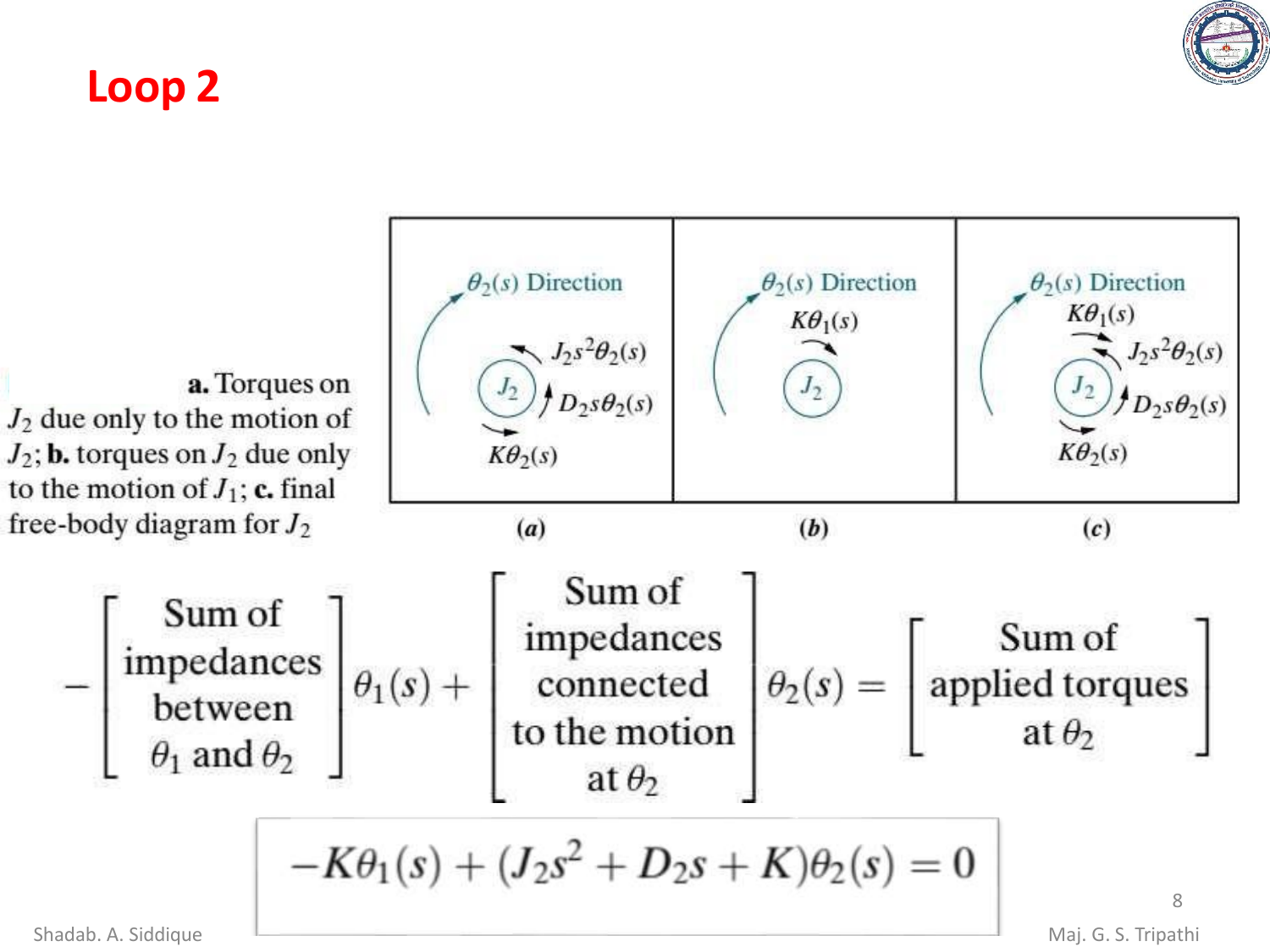

#### **Homework**

**PROBLEM:** Find the transfer function,  $G(s) = \theta_2(s)/T(s)$ .

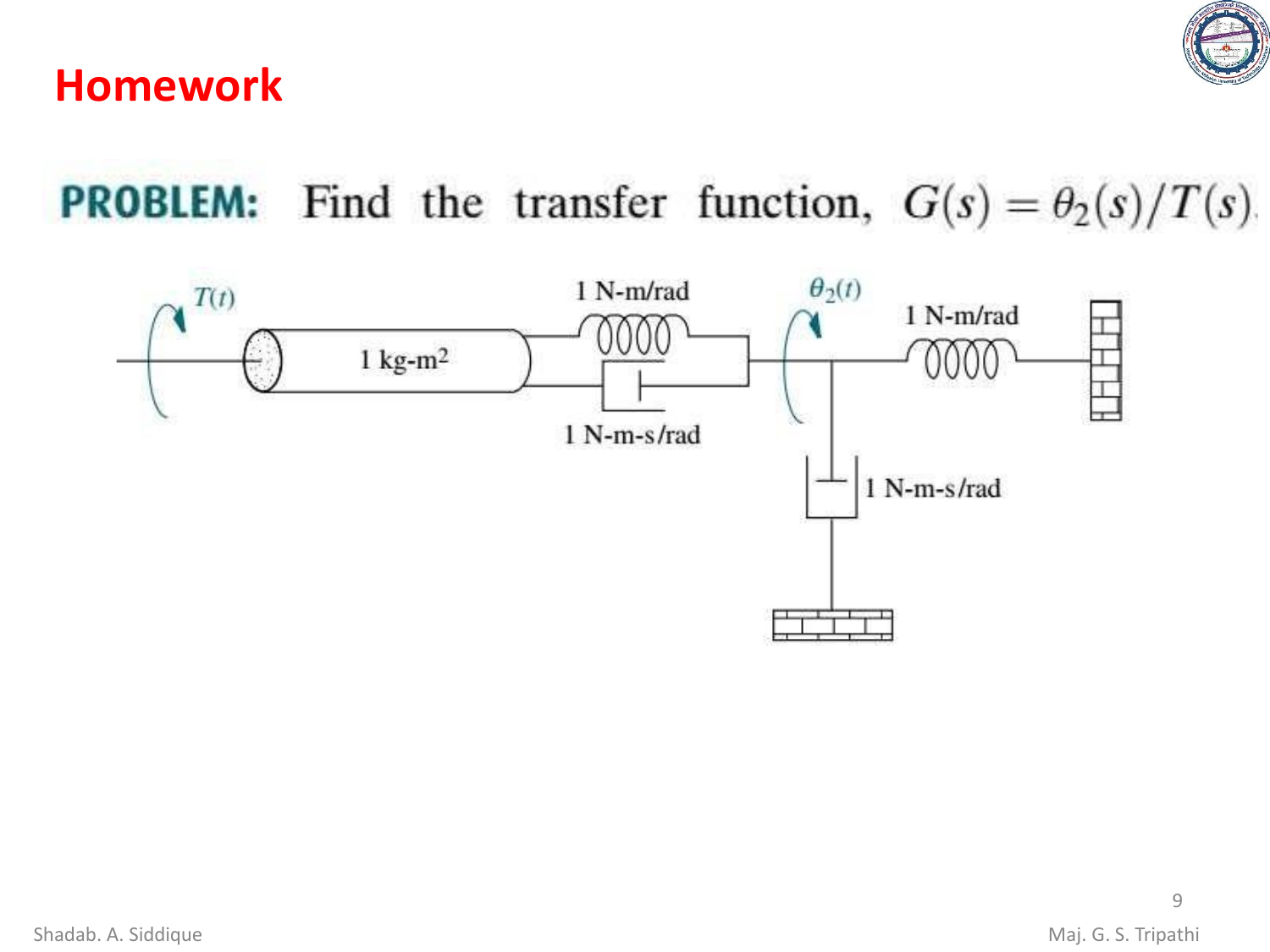

# **UNIT- I**

- ➢ Introduction to Control system
	- ❖ Control System Definition and Practical Examples
	- ❖ Basic Components of a Control System
- ➢ Feedback Control Systems:
	- **❖** Feedback and its Effect
	- ❖ Types of Feedback Control Systems
- ➢ Block Diagrams:
	- **❖ Representation and reduction**
	- ❖ Signal Flow Graphs
- ➢ Modeling of Physical Systems:
	- ❖ Electrical Networks and Mechanical Systems
	- ❖ Force-Voltage Analogy
	- ❖ Force-Current Analogy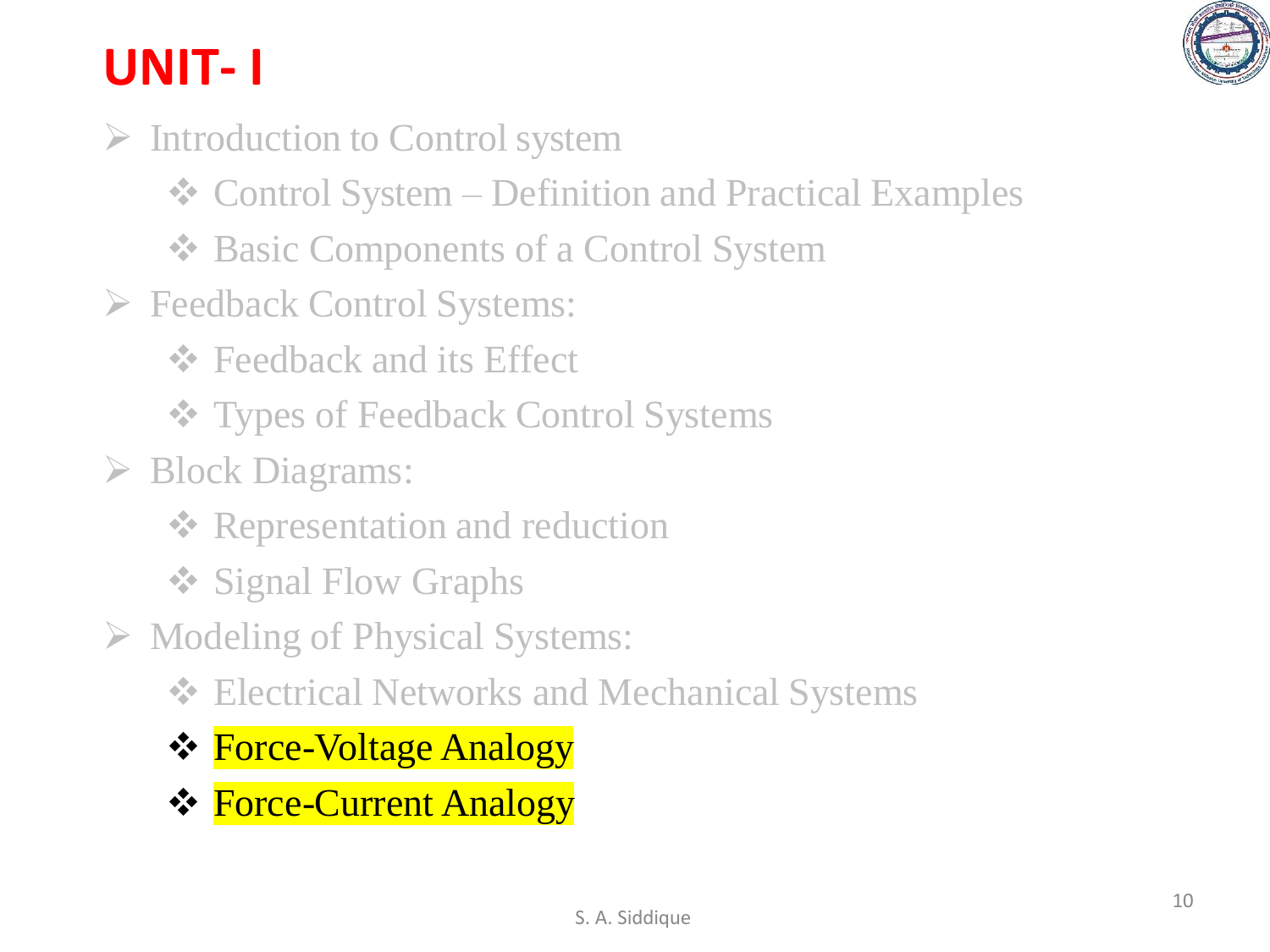

#### **Electrical Analogies of Mechanical Systems**

Two systems are said to be **analogous** to each other if the following two conditions are satisfied.

- The two systems are physically different  $\bullet$
- Differential equation modelling of these two systems are same  $\bullet$

Electrical systems and mechanical systems are two physically different systems. There are two types of electrical analogies of translational mechanical systems. Those are force voltage analogy and force current analogy.

#### **Force to Voltage Analogy:**

In force voltage analogy, the mathematical equations of translational mechanical system are compared with mesh equations of the electrical system.

Consider the following translational mechanical system as shown in the following figure.



The force balanced equation for this system is

$$
F=F_m+F_b+F_k
$$

$$
\Rightarrow F = M \frac{d^2 x}{dt^2} + B \frac{dx}{dt} + Kx \qquad \text{(Equation 1)}
$$

Consider the following electrical system as shown in the following figure. This circuit consists of a resistor, an inductor and a capacitor. All these electrical elements are connected in a series.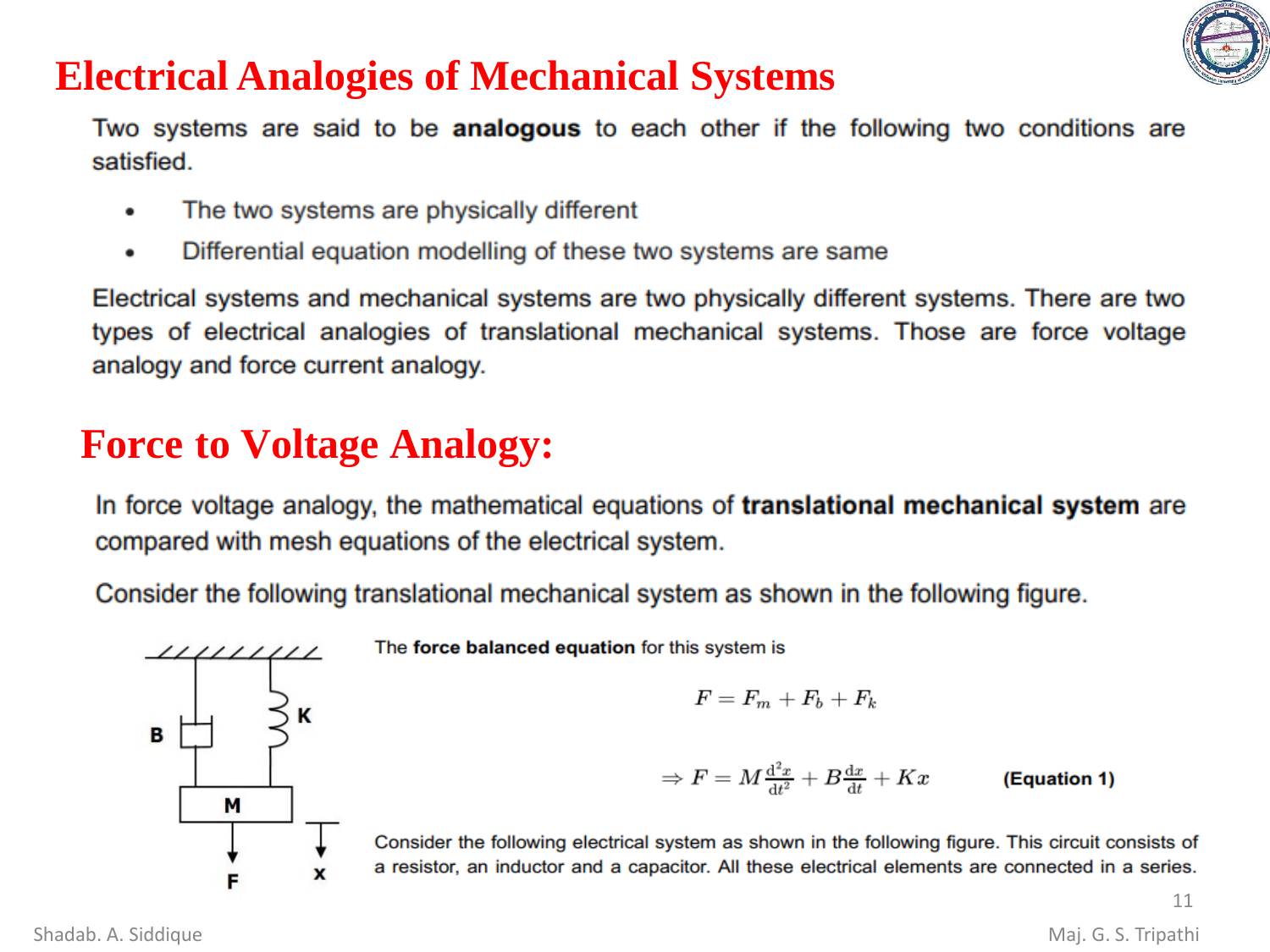The input voltage applied to this circuit is  $V$  volts and the current flowing through the circuit is  $i$  Amps.



Mesh equation for this circuit is

$$
V = Ri + L \tfrac{\mathrm{d}i}{\mathrm{d}t} + \tfrac{1}{c} \int i dt
$$

(Equation 2)

V

Substitute,  $i = \frac{dq}{dt}$  in Equation 2.  $V = R\frac{\mathrm{d}q}{\mathrm{d}t} + L\frac{\mathrm{d}^2q}{\mathrm{d}t^2} + \frac{q}{C}$  $\Rightarrow V = L \frac{d^2 q}{dt^2} + R \frac{dq}{dt} + \left(\frac{1}{c}\right) q$ (Equation 3)

By comparing Equation 1 and Equation 3, we will get the analogous quantities of the translational mechanical system and electrical system. The following table shows these analogous quantities.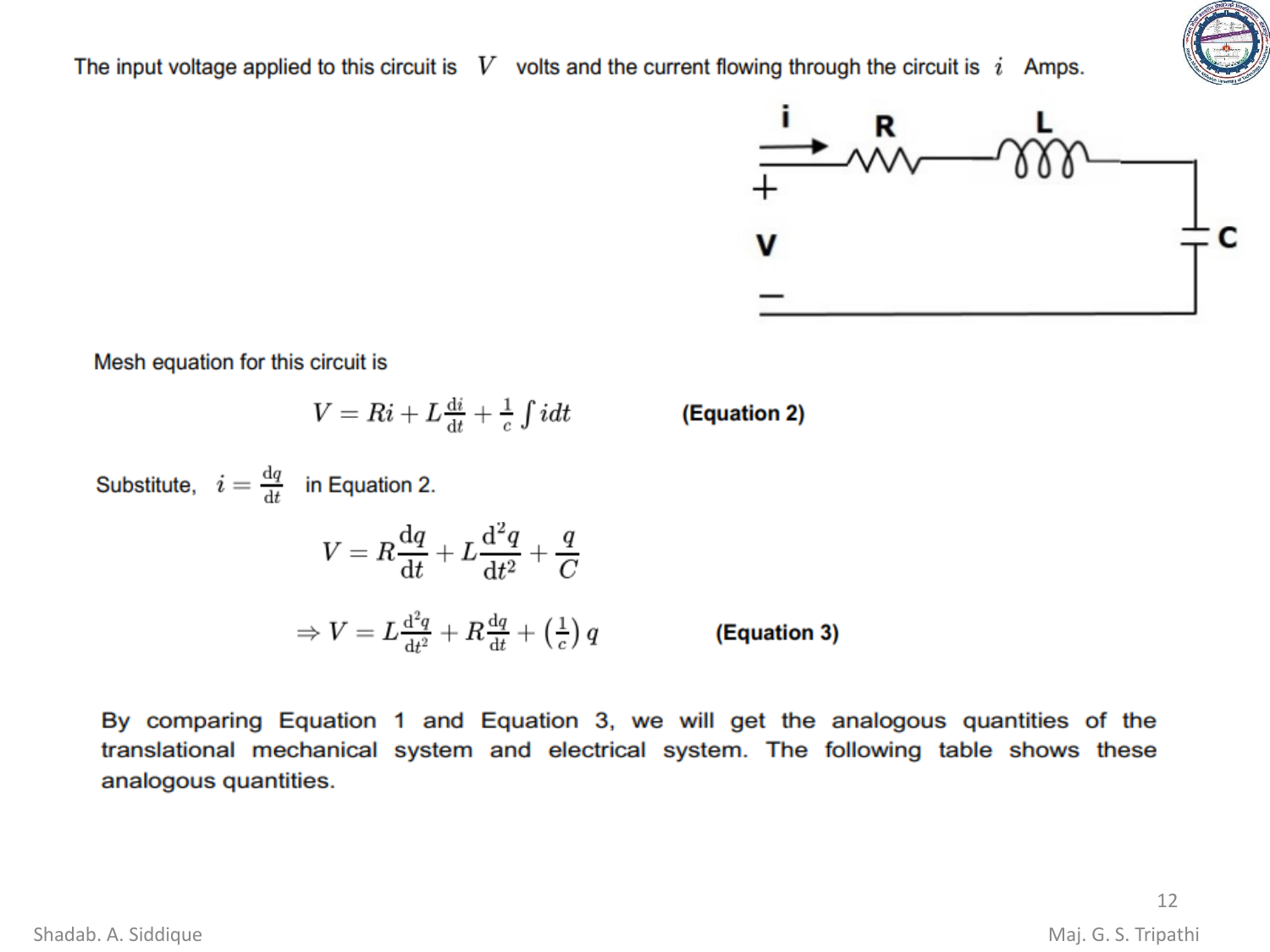

| <b>Translational Mechanical System</b> | <b>Electrical System</b>                             |  |
|----------------------------------------|------------------------------------------------------|--|
| Force(F)                               | Voltage(V)                                           |  |
| Mass(M)                                | Inductance(L)                                        |  |
| Frictional Coefficient(B)              | Resistance(R)                                        |  |
| Spring Constant(K)                     | Reciprocal of Capacitance $\left(\frac{1}{c}\right)$ |  |
| Displacement(x)                        | Change(q)                                            |  |
| Velocity(v)                            | Current(i)                                           |  |

Similarly, there is torque voltage analogy for rotational mechanical systems. Let us now discuss about this analogy.

#### **Force to Current Analogy:**

In force current analogy, the mathematical equations of the translational mechanical system are compared with the nodal equations of the electrical system.

Consider the following electrical system as shown in the following figure. This circuit consists of current source, resistor, inductor and capacitor. All these electrical elements are connected in parallel.

13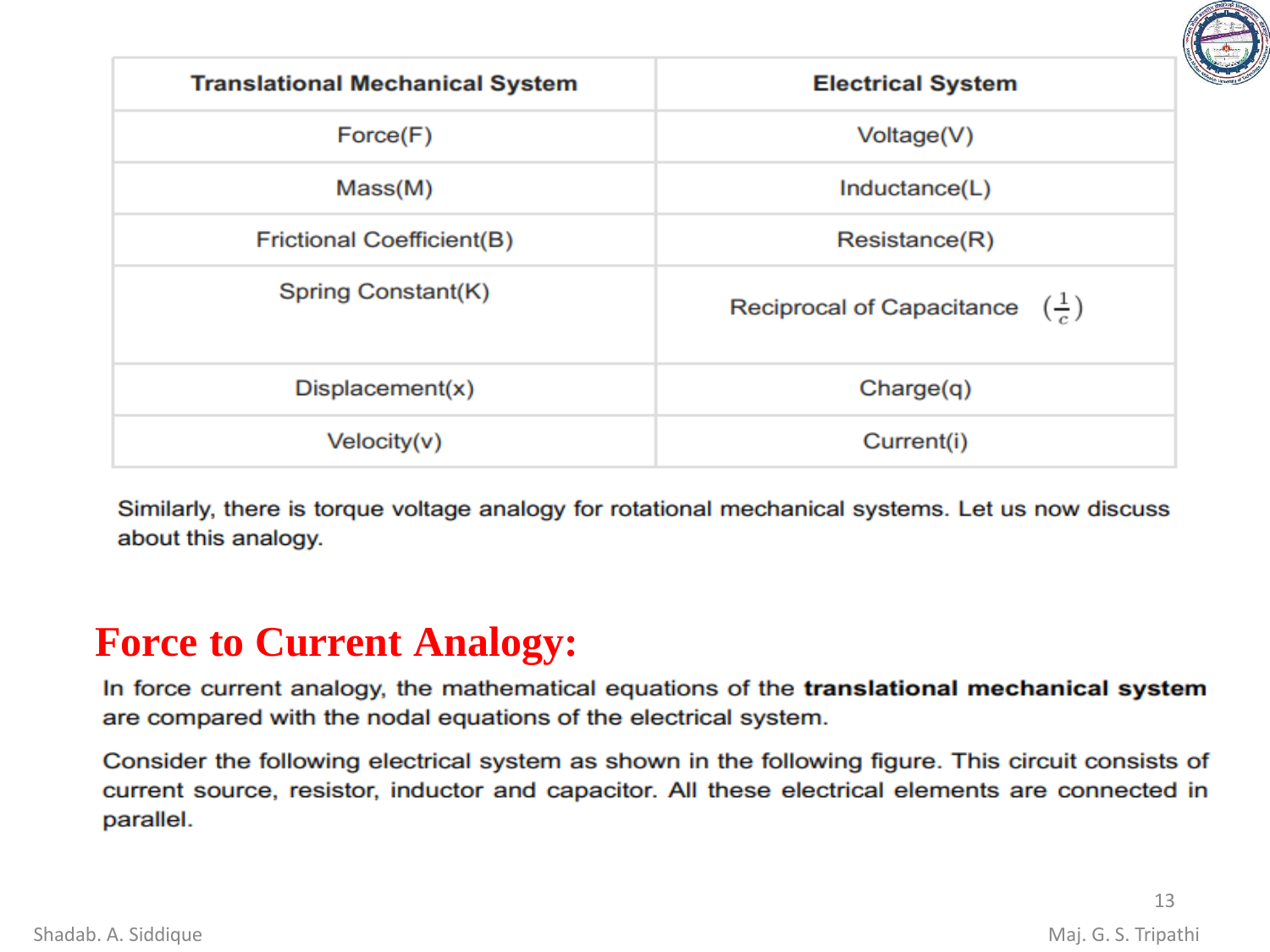



The nodal equation is

$$
i = \frac{V}{R} + \frac{1}{L} \int Vdt + C \frac{dV}{dt}
$$
 (Equation 5)

Substitute, 
$$
V = \frac{d\Psi}{dt}
$$
 in Equation 5.

$$
i = \frac{1}{R} \frac{d\Psi}{dt} + \left(\frac{1}{L}\right) \Psi + C \frac{d^2 \Psi}{dt^2}
$$

By comparing Equation 1 and Equation 6, we will get the analogous quantities of the translational mechanical system and electrical system. The following table shows these analogous quantities.

| <b>Translational Mechanical System</b> | <b>Electrical System</b>                            |  |
|----------------------------------------|-----------------------------------------------------|--|
| Force(F)                               | Current(i)                                          |  |
| Mass(M)                                | Capacitance(C)                                      |  |
| Frictional coefficient(B)              | Reciprocal of Resistance $\left(\frac{1}{R}\right)$ |  |
| Spring constant(K)                     | Reciprocal of Inductance $(\frac{1}{L})$            |  |
| Displacement(x)                        | Magnetic $Flux(\psi)$                               |  |
| Velocity(v)                            | Voltage(V)                                          |  |

Similarly, there is a torque current analogy for rotational mechanical systems. Let us now 14 discuss this analogy. 14<br>Shadab. A. Siddique Maj. G. S. Tripathi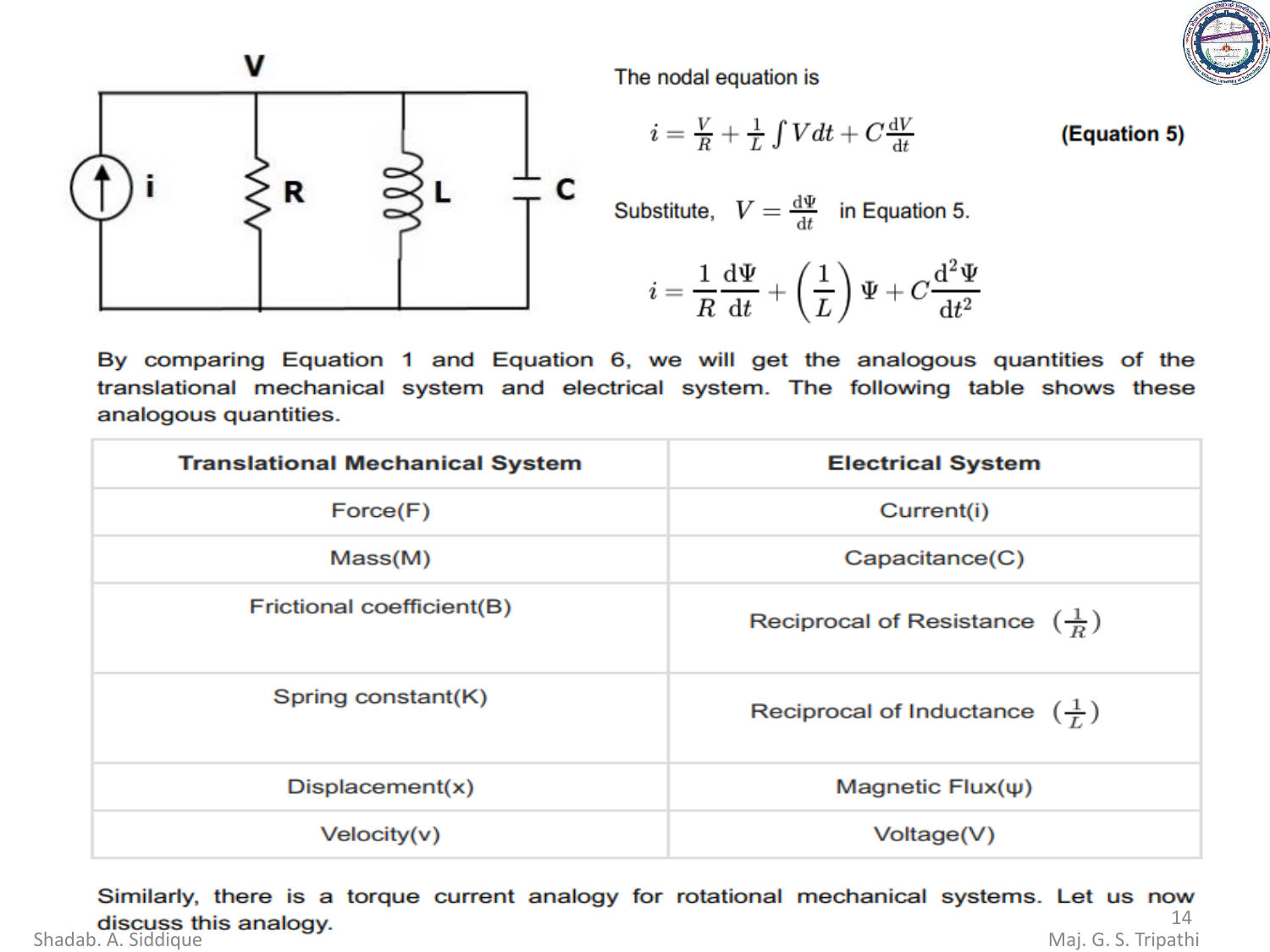



No sliding friction.

- Find the analogous electrical system using the force-voltage analogy. Indicate the a. values of all components in the electrical system (resistors, capacitors, inductors, etc.). Show  $\dot{x}$  and  $\dot{y}$  on your electrical system. Explain the steps you use to find your electrical system.
- b. Find the analogous electrical system using the force-current analogy. Indicate the values of all components in the electrical system (resistors, capacitors, inductors, etc.). Show  $\dot{x}$  and  $\dot{y}$  on your electrical system. Explain the steps you use to find your electrical system.



1.



Find the analogous mechanical system using the **force-current** analogy. Indicate the values of all components in the mechanical system (springs, masses, dampers, etc.). Show  $e_{c1}$  and  $e_{c2}$  on your mechanical system. Explain the steps you use to find your

mechanical system.